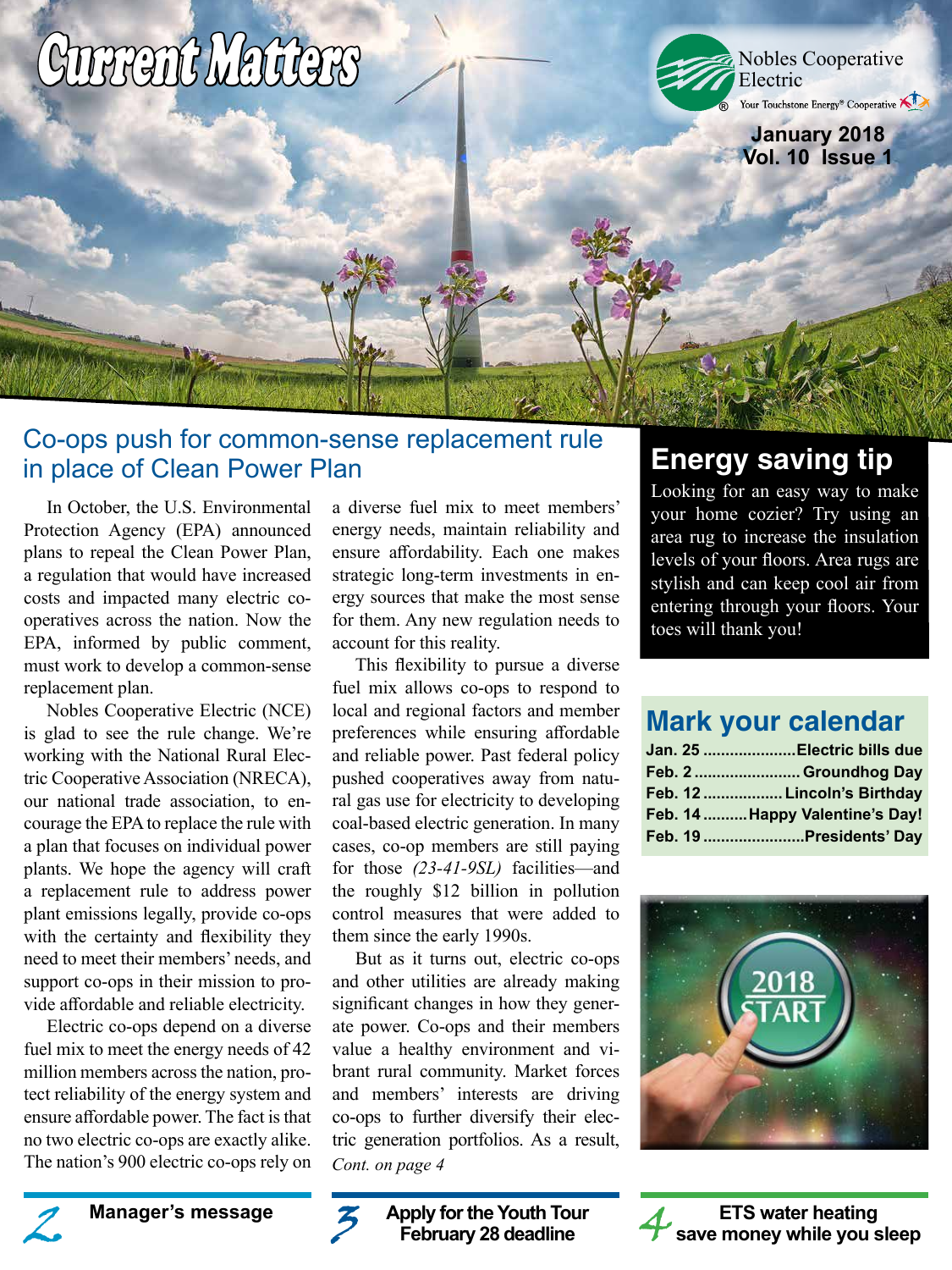



A word from your General Manager *Adam Tromblay*

## 2018 Begins with great news

It's wonderful to start off a new year with some great news that will help your cooperative for many years to come.

With the help of our legislature in Washington, D.C., we will receive over \$1.6 million from FEMA to offset the costs of rebuilding our lines from the 2013 Ice Storm. It has taken hundreds of man hours at the cooperative and federal offices to get the task completed. NCE has been notified to expect the funding in early 2018. Last summer we completed the work to repair the system back to pre-storm or better condition. The FEMA funding represents approximately 67 percent of the total construction costs. There is potential to receive up to 75 percent or \$1.8 million upon a final FEMA review.

# Statement of nondiscrimination

In accordance with Federal civil rights law and U.S. Department of Agriculture (USDA) civil rights regulations and policies, the USDA, its Agencies, offices, and employees, and institutions participating in or administering USDA programs are prohibited from discriminating based on race, color, national origin, religion, sex, gender identity (including gender expression), sexual orientation, disability, age, marital status, family/parental status, income derived from a public assistance program, political beliefs, or reprisal or retaliation for prior civil rights activity, in any program or activity conducted or funded by USDA (not all bases apply to all programs). Remedies and complaint filing deadlines vary by program or incident.

Persons with disabilities who require alternative means of communication for program information (e.g., Braille, large print, audiotape, American Sign Language, etc.) should contact the respon-

#### Transmission line sold to GRE

In December, NCE sold a 28-mile span of transmission line from the SMEC acquisition to our power supplier, Great River Energy (GRE). NCE is not in the high voltage transmission business and felt our members would be better served to have a transmission company, like GRE, own and operate the line that runs from Fulda to Lismore. Part of our work



sible Agency or USDA's TARGET Center at 202-720-2600 (voice and TTY) or contact USDA through the Federal Relay Service at 800-877-8339. Additionally, program information may be made available in languages other than English.

To file a program discrimination complaint, complete the USDA Program Discrimination Complaint Form, AD-3027, found online at http://www. ascr.usda.gov/complaint\_filing\_cust. html and at any USDA office or write a letter addressed to USDA and provide in the letter all of the information requested in the form. To request a copy of the complaint form, call 866-632-9992. Submit your completed form or letter to USDA by: (1) mail: U.S. Department of Agriculture, Office of the Assistant Secretary for Civil Rights, 1400 Independence Avenue, SW, Washington, D.C. 20250-9410; (2) fax: 202-690-7442; or (3) e-mail: program.intake@usda.gov.

plan for 2018 will remove the members that are directly served by the transmission line and connect them to our distribution system. Thereafter, the line will only be *(36-25-76)* used to feed our substations. Per RUS funding rules, the \$1.35 million dollars received from the sale will be used for upcoming construction work plans.

#### 2018 Budget and Work Plan

The 2018 Budget and Work Plan was approved by your board of directors. This work plan includes the work on the transmission line, upgrading two miles of overhead line and converting 18 miles of overhead to underground. The total number of miles is down from previous years due to the additional amount of labor to remove those members on the transmission line we sold. Our plan is to return the number of overhead miles converted to underground to normal levels in 2019.

*Safety Team Accountable*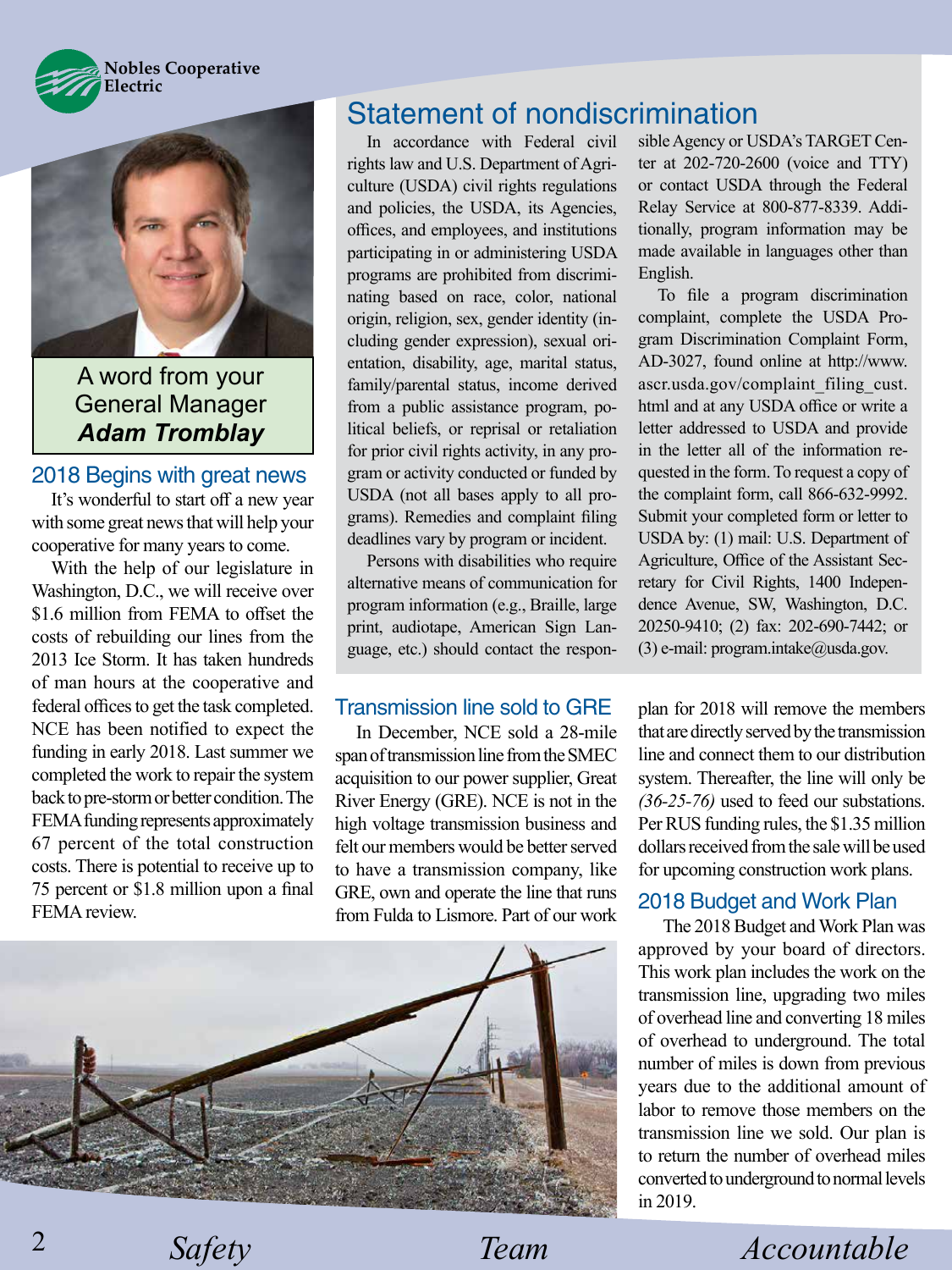# Students don't miss out on a trip of a lifetime and a chance at a scholarship

Youth Tour: NCE sponsors a high school student to go on an all-expense paid trip to Washington, D.C. This trip is a life changing opportunity. The deadline to apply is February 28.

**Scholarship:** NCE offers a \$500 scholarship to one high school senior that applies for the Youth Tour. Be sure to have your student apply today!

Some people argue that leaders are born, not made. While it's true that some people are born with certain traits that make them more comfortable in leadership roles, all great leaders need help developing their skills. Many others who *(504-38-054)* might not be perceived as "natural" leaders can become exceptional leaders if given the right coaching and an opportunity to shine.

Do you know a student that would be a perfect choice? Let them know about this great opportunity to participate in a nationally recognized leadership program.

Every summer, more than 1,500 bright and talented high school students from across rural America converge in Washington, D.C., for the Electric Cooperative Youth Tour, including a representative from NCE.

These young men and women represent our next generation of leaders. They are the people who will make our communities better places to live and lead businesses that will provide good jobs and valuable services.

Participants in the Youth Tour spend a week in Washington, D.C., where they:

- Spend a day on Capitol Hill, including faceto-face meetings with their senators and members of Congress
- Visit monuments and memorials
- Explore museums
- Build lifelong friendships with other young leaders from across the country

This isn't just a field trip to Washington, D.C. It's a transformational experience that shows students the power of democracy and the importance of leadership.

Youth Tour boasts many distinguished alumni, including Apple CEO Tim Cook, who represented Baldwin Electric Membership Corporation in Summerdale, Ala., on the 1977 Youth Tour.

In a commencement address to George Washington University's Class of 2015, Cook cited the Youth Tour as a moment that helped shape his view of the world.

This experience is offered at no cost to the student or family. The only out-of-pocket expenses are for incidentals, such as souvenirs *(539-37-201)* and snacks.

Electric cooperatives have sponsored the Youth Tour for more than 50 years because they believe it is their responsibility as not-for-profit, community-based organizations to invest in the next generation of leaders.

For more information about NCE's Youth Tour program, call 800-776-0517 or visit www.noblesce.coop.

• Learn about electric cooperatives and the cooperative business model

**\$10**

# **Spot your** *location number*

If you find your location number (as it appears on your monthly electric bill) in this issue, you will receive a \$10 credit.

We apologize for inadvertently

forgetting them in last month's Current Matters.



Enjoy peace-of-mind with a Medical Alert **Only \$29.99 Are you concerned about your loved one's safety?**

*Responsive* Transparent

**per month**